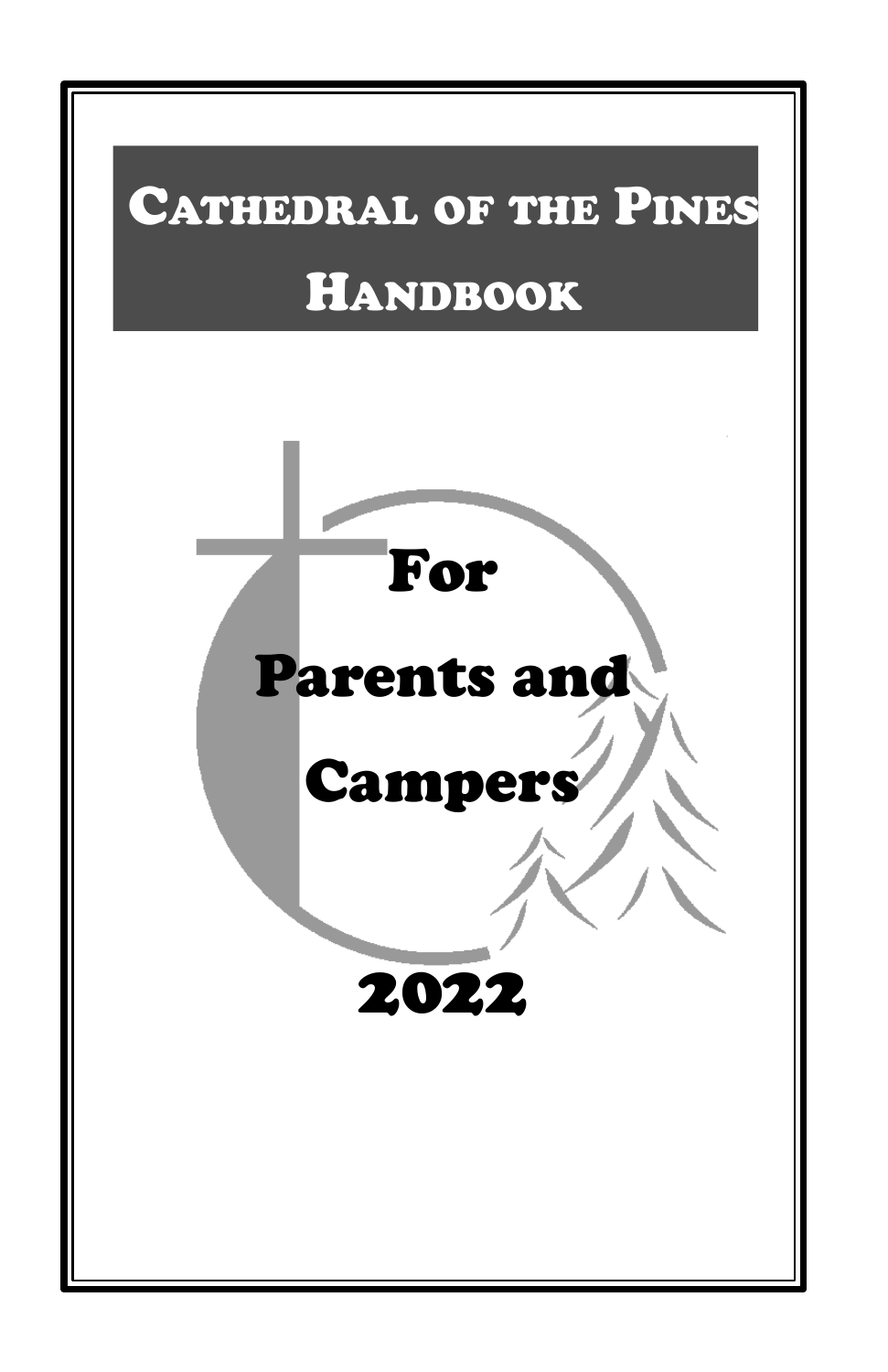Spring 2022

Dear Parents,

Summer is almost upon us and we are looking forward to having your child at Cathedral of the Pines Camp! This handbook is designed to answer most of the questions you may have about Camp. There is a tremendous amount of valuable information in this handbook, so please take the time to read it thoroughly. **You should read this handbook each year even if you are the parent of a "seasoned" Camper. Revisions in policy and procedures are made each year to better serve our campers.**

When helping your child get ready for Camp, please keep in mind that we send our children to Cathedral of the Pines to learn and grow in their faith in Jesus, as well as to have a great time. Please do not allow your child to bring anything that would distract from our purpose.

We feel that a camping experience at Cathedral of the Pines will be one of the highlights of your child's summer. Good preparation for Camp (through thoroughly reading this handbook, discussion with your child and packing the necessary supplies) will enhance your child's experience. We are anxious to get to know your child during his or her stay. If you have further questions after reading this handbook, please contact me at the church office.

Sincerely, Kris Ericksen Camp Coordinator 612.767.2207 krise@mtolivet.org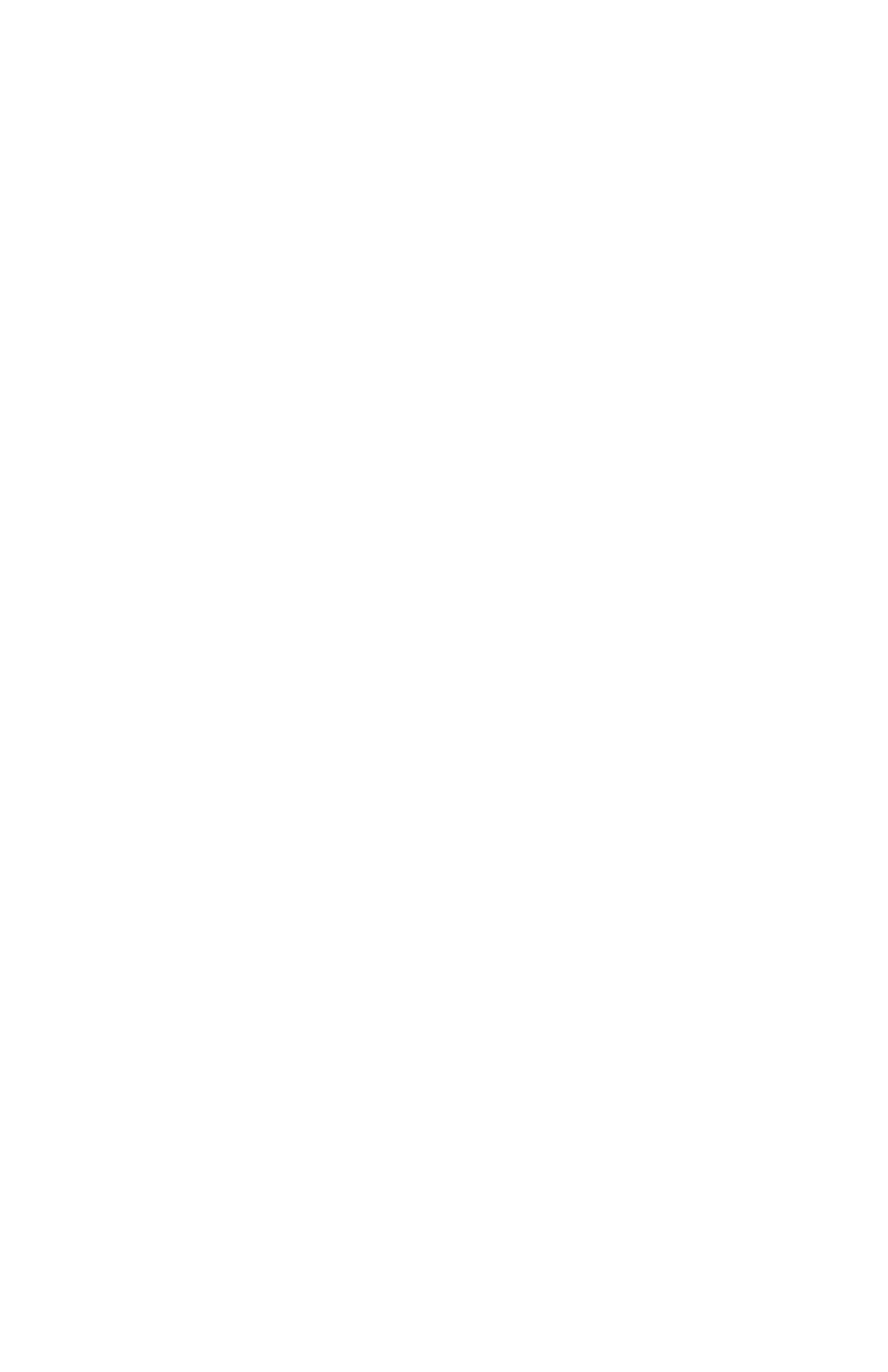# TABLE OF CONTENTS PAGE

| The Mission of Cathedral of the Pines  | 4  |
|----------------------------------------|----|
| General Information                    | 6  |
| Camp Policies                          | 6  |
| <b>Camp Health Service/Medications</b> | 8  |
| <b>Behavioral Expectations</b>         | 9  |
| Before You Go To Camp                  | 10 |
| Cancellation/Change of Transportation  | 10 |
| Payment of Camp Fees                   | 10 |
| Sponsorship                            | 11 |
| Camper Data and Health Form            | 11 |
| Packing for Camp                       | 12 |
| Items to Bring                         | 13 |
| Money                                  | 14 |
| Camp Life                              | 15 |
| Cabin Assignments                      | 15 |
| Meals/Special Diet                     | 15 |
| Mail                                   | 16 |
| Care Packages                          | 17 |
| <b>Phone Calls</b>                     | 17 |
| Daily Camp Schedule                    | 18 |
| Waterfront                             | 18 |
| <b>Camper Cabin Time</b>               | 19 |
| Homesickness                           | 19 |
| Bedwetting                             | 22 |
| Departure and Return                   | 23 |
| General Transportation Information     | 23 |
| Find a Friend Table                    | 23 |
| Departure                              | 23 |
| Return                                 | 24 |
| Lost and Found                         | 24 |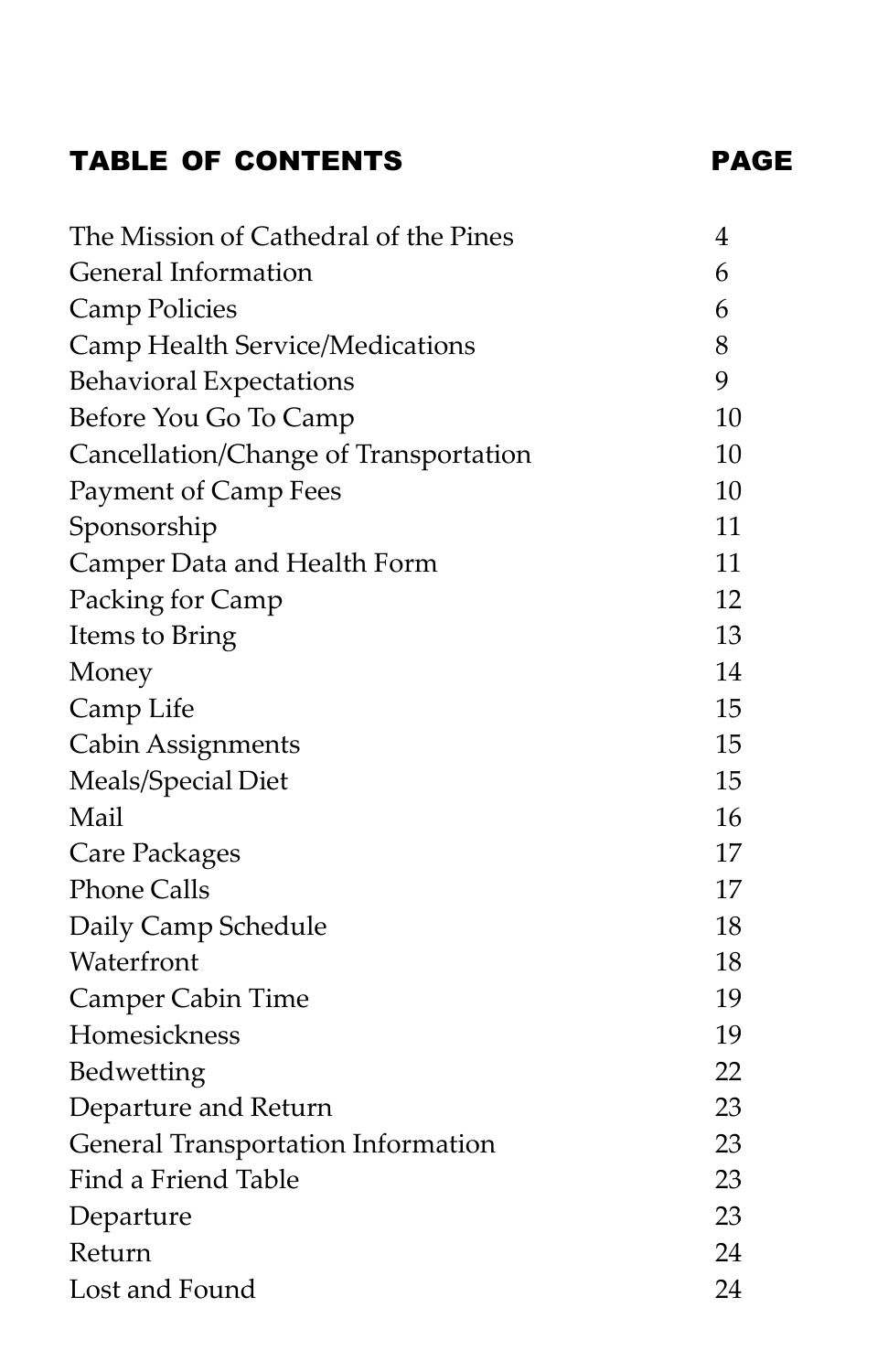# THE MISSION OF CATHEDRAL OF THE PINES

Cathedral of the Pines Camp serves children and young people, by enhancing their spiritual and emotional development. The summer camping experience in the natural beauty of Caribou Lake at Lutsen, Minnesota helps the youth of Mount Olivet Lutheran Church and the community grow in their relationship with God. Cathedral of the Pines is the "heart and soul" of Mount Olivet Lutheran Church.

## PSALM121

I lift up my eyes to the hills — from where will my help come?

My help comes from the LORD who made heaven and earth.

He will not let your foot be moved; he who keeps you will not slumber.

He who keeps Israel will neither slumber nor sleep.

The LORD is your keeper; The LORD is your shade at your right hand.

The sun shall not strike you by day, nor the moon by night.

The LORD will keep you from all evil; he will keep your life.

The LORD will keep your going out and your coming in from this time on and forevermore.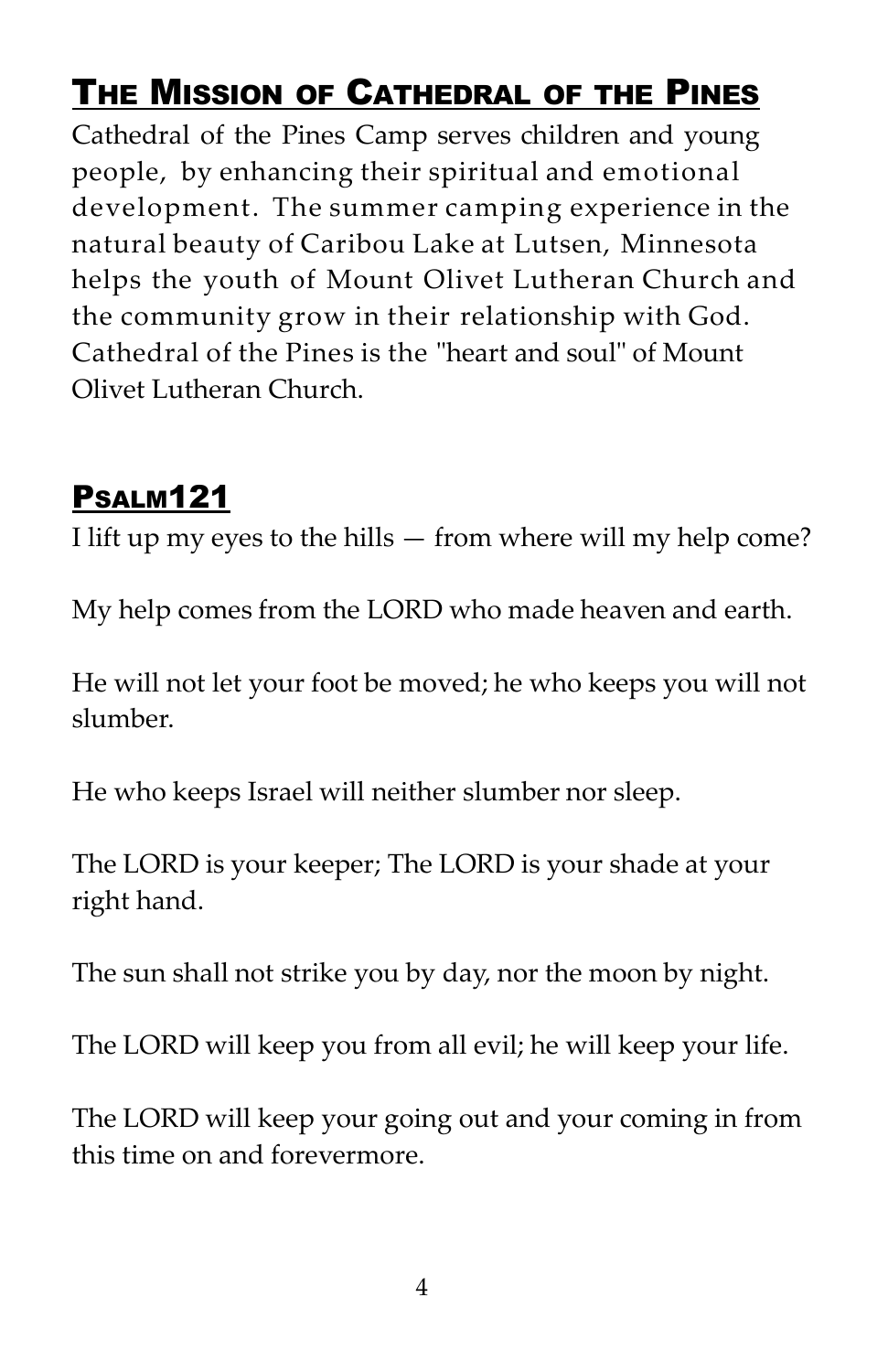

## OUR CAMP SONG ~ MY GOD AND I

My God and I go in the field together, We walk and talk as good friends should and do; We clasp our hands, our voices ring with laughter My God and I walk thru the meadowʹs hue; We clasp our hands, our voices ring with laughter My God and I walk thru the meadowʹs hue

Here in this quiet lovely green seclusion We call it our Cathedral of the Pines I've walked with Christ, I've heard the call to serve Him I've found the peace, which comes to hearts and minds. I've walked with Christ, I've heard the call to serve Him I've found the peace, which comes to hearts and minds.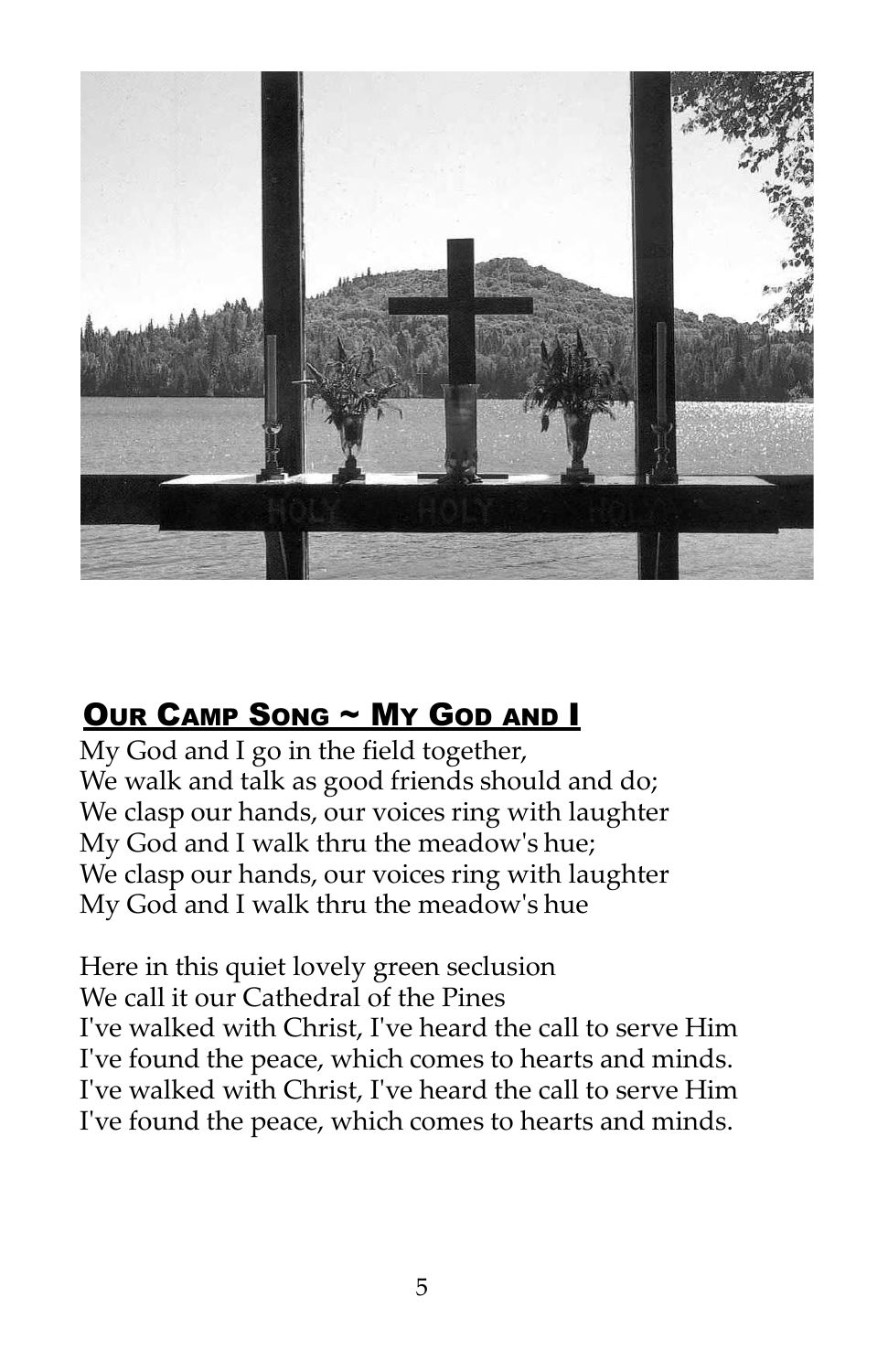# GENERAL INFORMATION

# **THE CAMPING EXPERIENCE**

Cathedral of the Pines offers a secure and welcoming community where Campers can try new activities, broaden interests, make friends, express themselves, come closer to God and feel a sense of belonging.

We promote an environment free of physical or emotional abusive/harassment/bullying behavior. This type of behavior is not tolerated, has strong consequences and if exhibited, arrangements may be made for the immediate return of the person to Minneapolis.

# **SAFETY AT CAMP**

Safety is given top priority at Cathedral of the Pines. Facilities and policies have been constructed to provide a thorough and consistent program. During the Staff and Counselor trainings, all Camp Staff and Counselors are trained in safety rules and expectations for all aspects of Camp life. Safety regulations are discussed and practiced by all Campers, Counselors and Staff. Please talk to your Camper about the importance of following all rules.

## **FORBIDDEN SUBSTANCES POLICY**

Guns, knives, fireworks, other explosives, lighters, matches or anything harmful to your child or others are not allowed at Camp or on the bus.

Alcohol, all forms of tobacco, all vape devices and illicit drugs are forbidden at Camp. Additionally, the use of prescription medications for purposes of (or by persons other than) medically prescribed is also forbidden at Camp (unless a parent provides a signed note indicating the changes from medical prescriptions, as otherwise described in the section of this Handbook entitled "Medications and Supplements" on page 8.) If any person violates these rules, parents will be called and arrangements will be made for parents to pick their child up.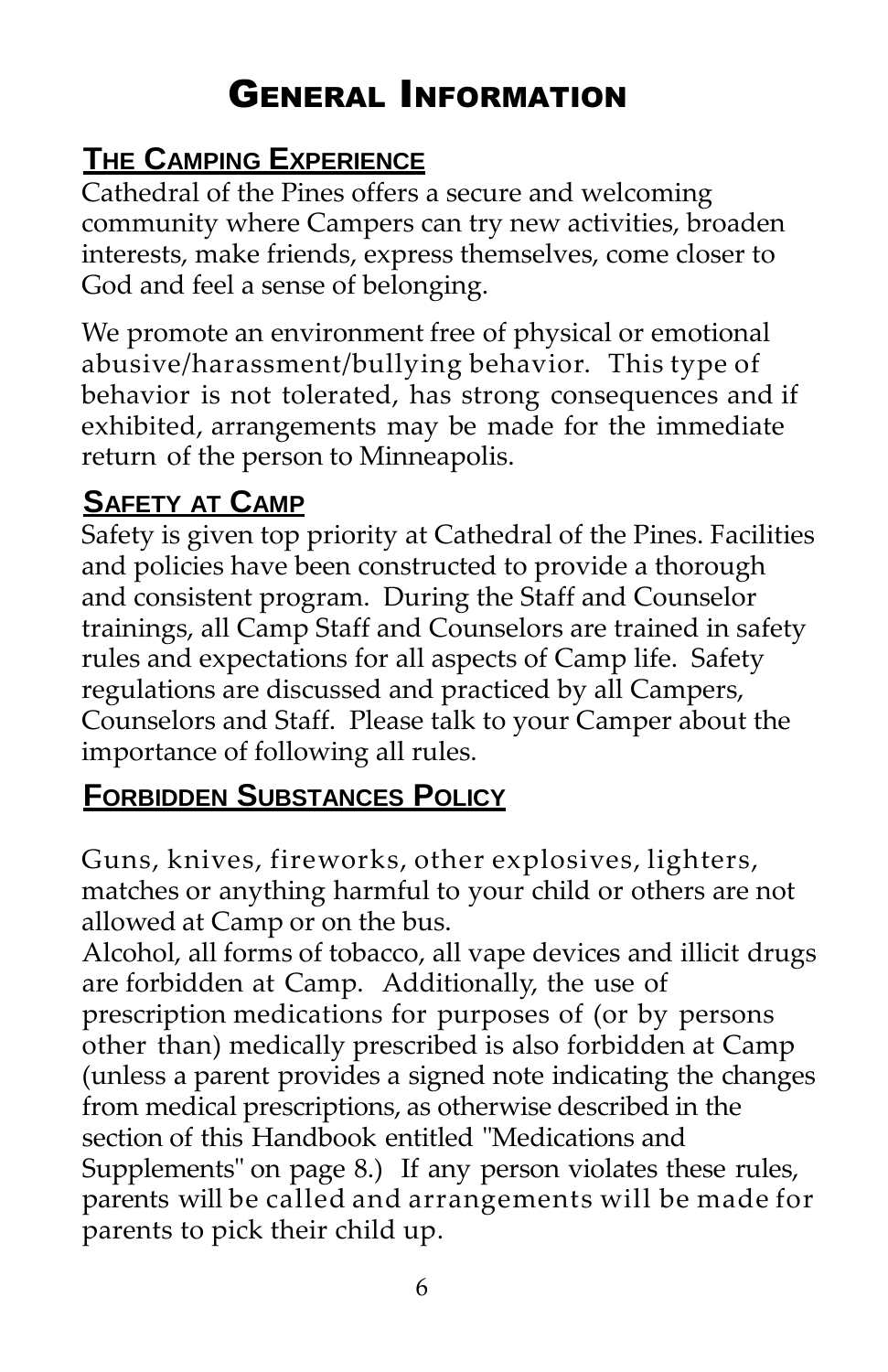# **ELECTRONICS POLICY**

Camp is a place to celebrate and enjoy the great outdoors — to take a break from everyday life. For this reason, **electronics are not allowed at Camp or on the bus to and from Camp**. This includes: cell phones, stereos, boom boxes, MP3 players, Gameboys, T.V.ʹs, DVD players, computers, I‐pods, I‐pads, tablets, etc. (The only exception to this policy is digital cameras). If any person brings any form of electronic device to Camp, parents will be called and arrangements will be made for parents to pick their child up in Duluth.

# **WHEEL POLICY**

Skateboards, Rollerblades, Scooters and Rollerskate Shoes are not allowed at camp.

## **OTHER ITEMS**

The cabins are very small. Please do not bring excessive equipment such as sporting goods, musical instruments, coolers, etc.

# **DAMAGE CONTROL POLICY**

Each time the Camp population changes, every cabin is inspected for graffiti and/or other damage, including tampering with fire extinguishers. Fines will be levied by informing the responsible Camper/Counselor/Workstaff and by sending a bill to the parents of that person. All bills must be paid before the Camper is allowed to register for a return to Camp.

\$25.00 will be charged for any writing/carving; any other damage will be billed according to the cost of the repair.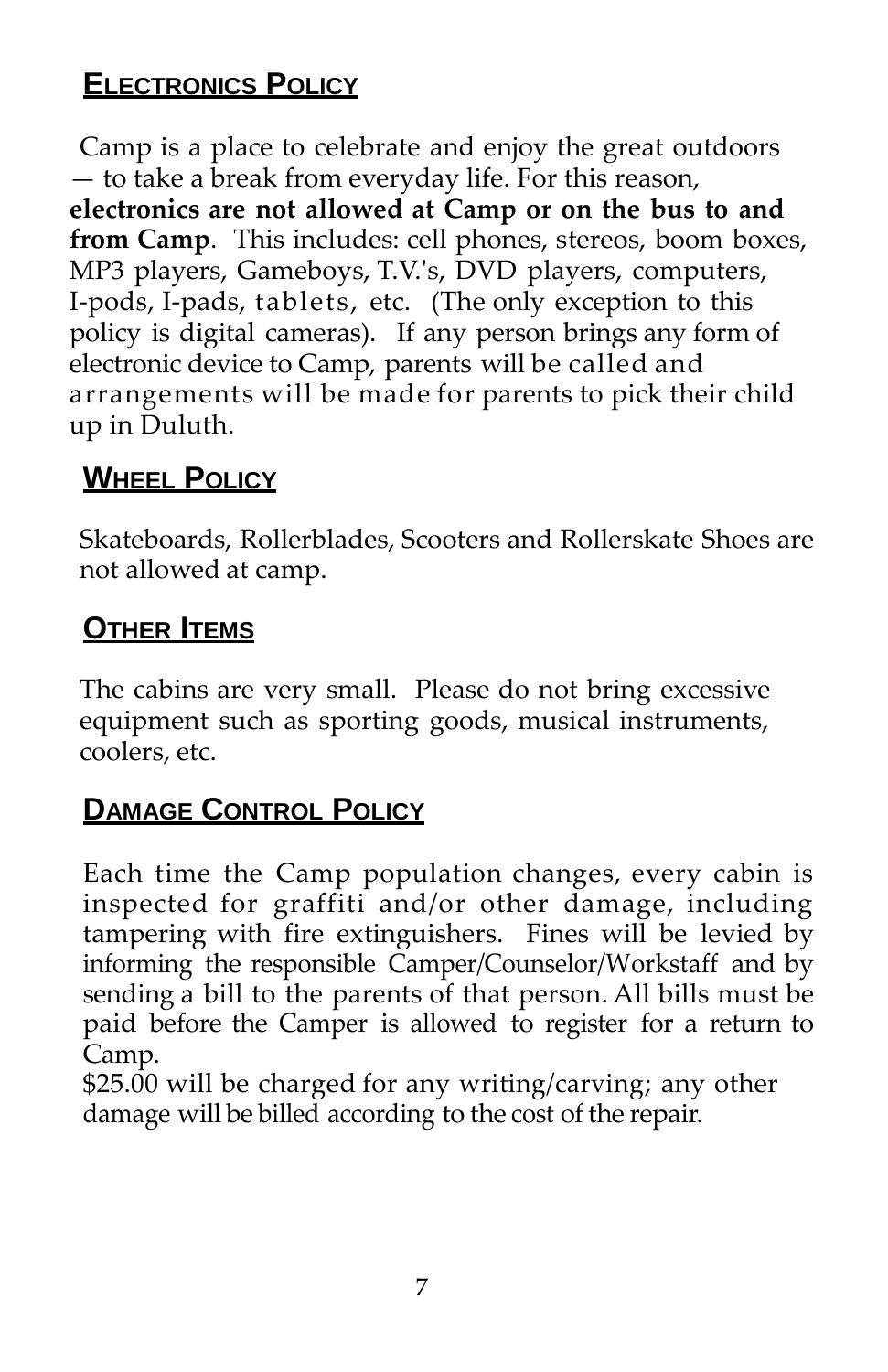# **CAMP HEALTH SERVICE**

The Camp health center is overseen by a Health Center Coordinator and a volunteer Health Professional. All Camp Staff are trained in First Aid and CPR, and are available to assist with Camper needs. General care and first aid supplies are available at Camp. For some other medical services, Grand Marais Hospital and Clinic is located approximately 30 minutes from Cathedral of the Pines. The nearest surgical facility is located in Duluth approximately two hours away. Please understand that the Grand Marais Hospital and Clinic accepts only limited insurance coverage. Any expenses incurred off Camp property are the responsibility of the family.

If your child is brought to an offsite facility, is prescribed medication, or should otherwise need any emergency care, the Health Professional or a Camp Staff member will contact you.

#### **MEDICATIONS AND SUPPLEMENTS**

ALL medications and supplements (ingested and topical), both prescription and non‐prescription, must be given to the Camp Coordinator upon check‐in at the parking lot in Minneapolis. The parent or guardian will sign a medication/ supplement list at this time. Medications/supplements will be given to the Health Center Coordinator or the volunteer Camp Health Care Professional upon arrival at Camp. That person will dispense medications/supplements to Campers. However, it is the Camper's responsibility to ingest their medications/supplements. Cathedral of the Pines will not be liable for a Camper's failure to ingest the medications/supplements provided by a Staff member.

or the Volunteer Health Ca<sub>g</sub>e Professional will call the **Medications/supplements must be clearly labeled and in the original containers**. We will not disperse prescriptions in someone else's name, or on a schedule other than indicated on the label, without a signed note from a parent or guardian indicating those changes. A note stating the conditions for their use must accompany non‐prescription (over‐the‐counter) drugs or supplements. The Health Center Coordinator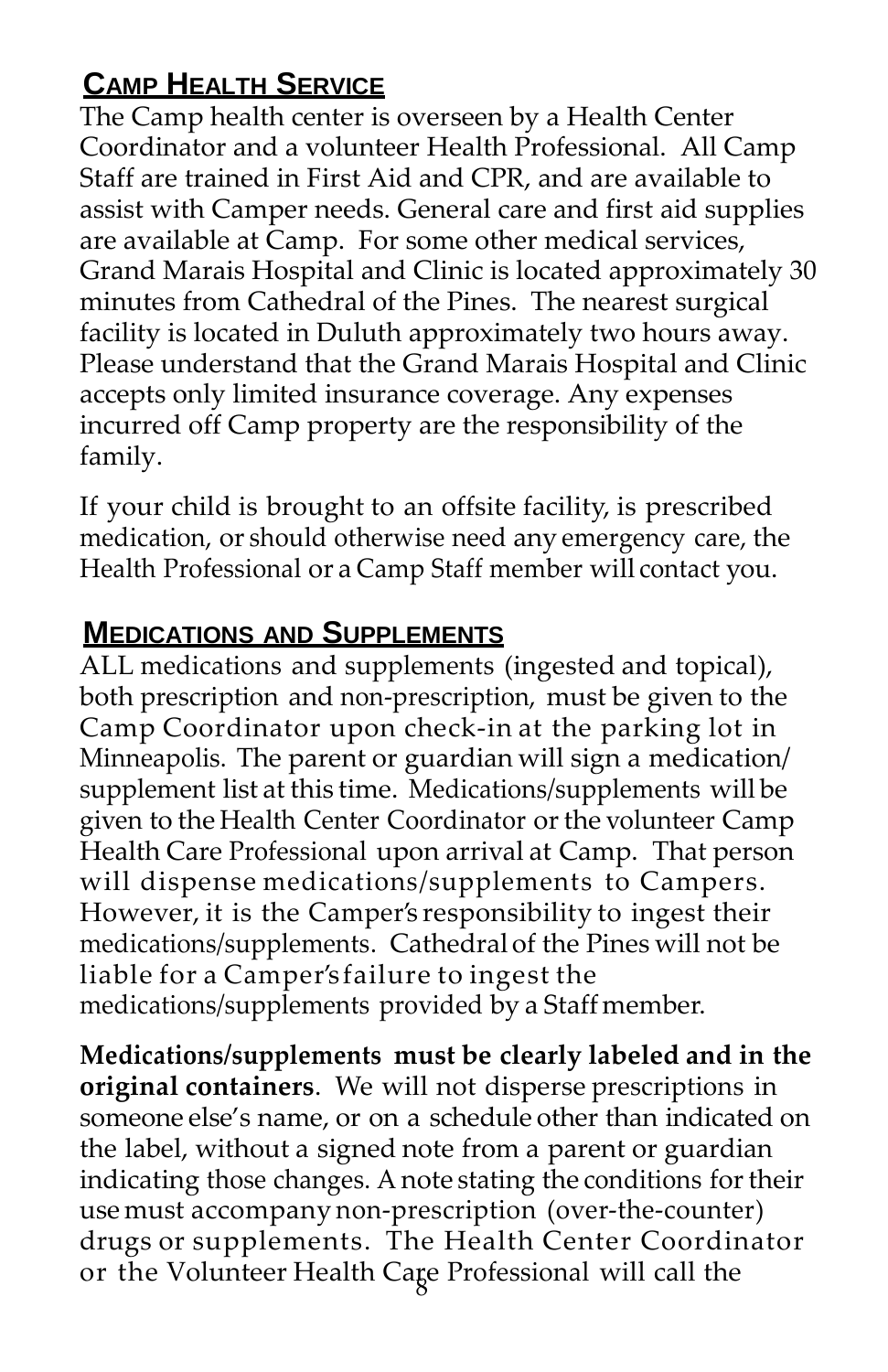parent or guardian if health/medication/supplement needs are not clear.

Medications/supplements will be returned to the Camper immediately prior to leaving Camp. Medications/ supplements which either a) does not fit in Campers luggage, or b) requires refrigeration, should be claimed upon return to Minneapolis from the Camp Coordinator.

# **BEHAVIORAL EXPECTATIONS**

All participants in any Cathedral of the Pines camping program are expected to:

- Behave in an appropriate manner at all times during their attendance at Cathedral of the Pines
- Follow all age appropriate rules
- Follow all bus rules
- Obey all camp safety rules, including staying within camp boundaries
- Follow the "one bell" rule
- Use appropriate language
- Cooperate with other Campers and Staff without extraordinary Staff involvement
- Respect the rights and property of others
- Participate in all activities with their cabin group without individual supervision
- Attend Chapel twice daily; behave respectfully in Chapel
- Attend all meals
- Attend to their own personal care needs
- For campers who bring medications/supplements to camp — ingest all medications/supplements when dispensed.

### **All of the above behavioral expectations will be clearly explained at the beginning of each Camper session.**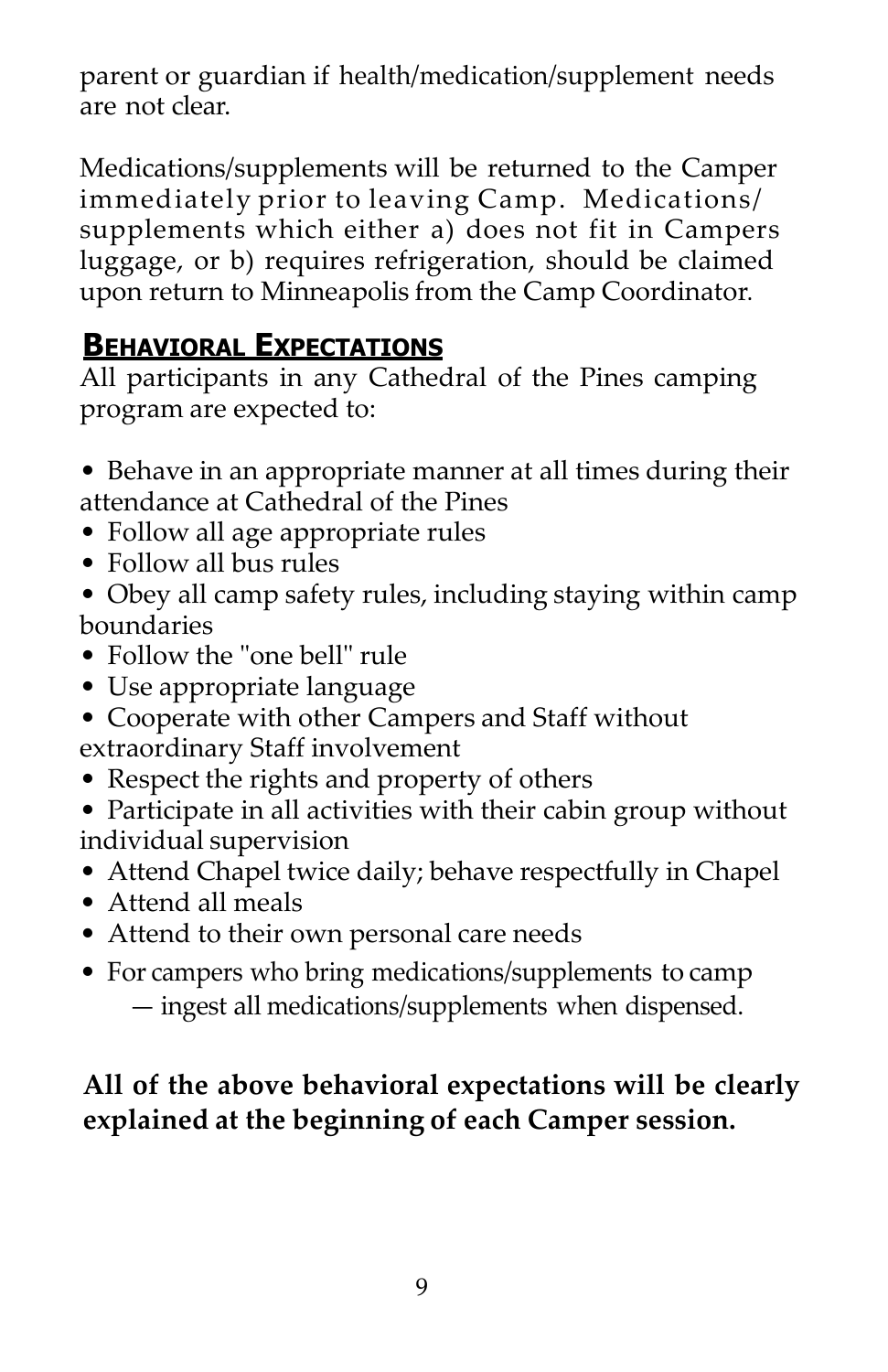# **BEFORE YOU GO TO CAMP**

# **CANCELLATION/Refund**

If you are unable to keep your camping reservation, please notify the Camp Coordinator as soon as possible, so that those on the waiting list have ample time to prepare for Camp.

# **Change of Transportation**

If your transportation to or from Camp will be other than our chartered bus, the custodial parent or guardian should notify the Camp Coordinator, in writing no later than one week prior to the camping period. There will be no discount if transportation is other than by chartered bus.

We will be unable to stop at any point to pick up or drop off Campers on the way to or from Camp.

## **PAYMENT OF CAMP FEES**

Complete payments are due no later than 10 days prior to the camper's camping session. If payment has not been received by the due date, we reserve the right to cancel the Camperʹs registration and replace it with one from the waiting list.

Checks or money orders should be made payable to Cathedral of the Pines, Inc.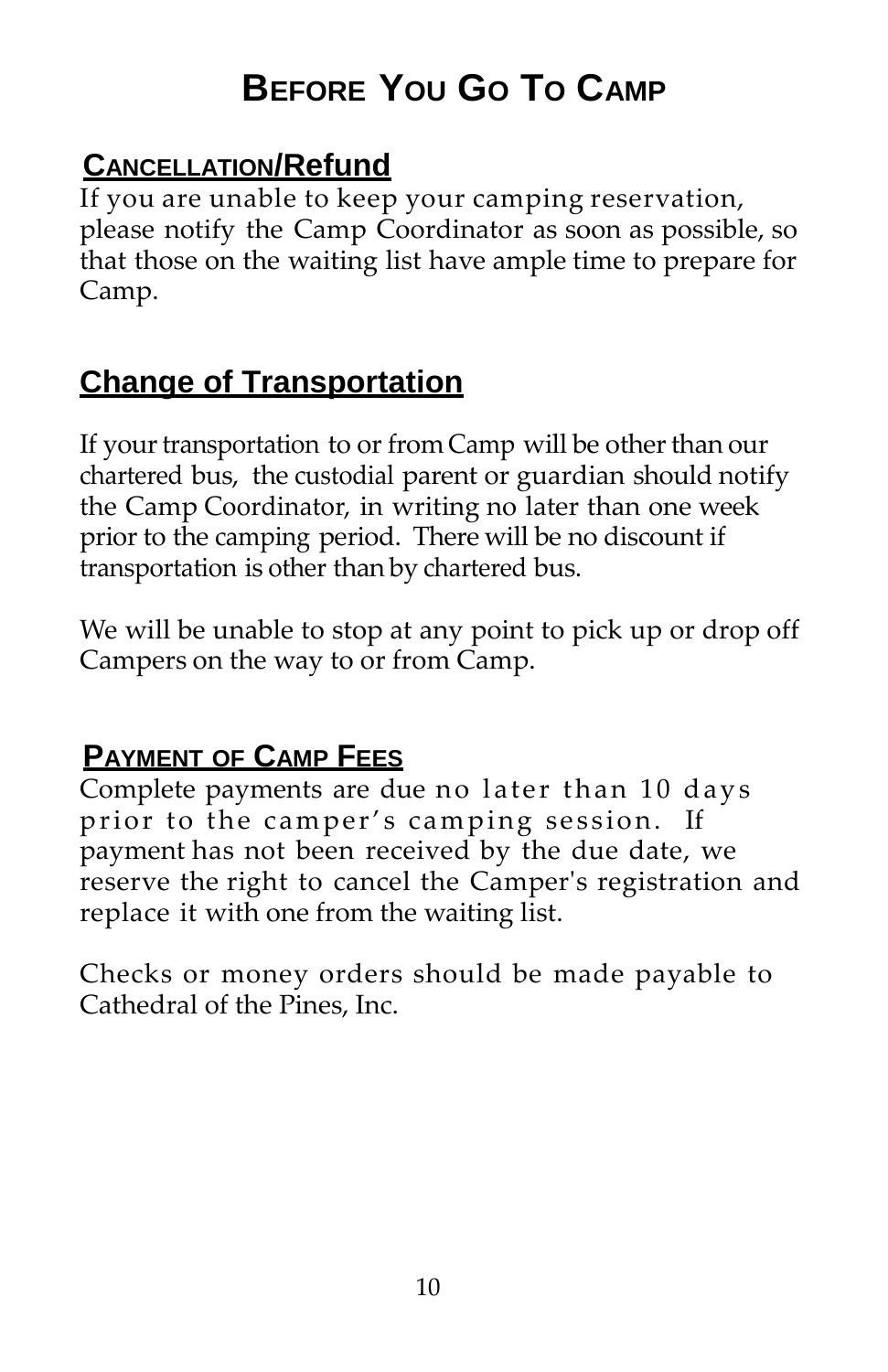# **2022 CAMP SPONSORSHIP POLICY**

Our scholarship program offers scholarships to Mount Olivet Members in need. In order to fulfill this desire, we have established the following policy:

• Any Mount Olivet Member requesting a scholarship must fill out a request form (available in the Camp office) and return it with a \$50.00 non‐refundable deposit.

• The request will be submitted to the scholarship committee for approval. You will be advised as to the outcome of your request.

• It is our hope that each family will thoughtfully and prayerfully consider what their financial commitment to their child's camp fee will be and pay accordingly.

# **CAMPER Health FORM**

The Camper Health Form has been designed to give the Camp Staff the information that is needed to take care of the physical and emotional needs of all of our Campers. We pledge open and honest communication while your child is with us. We ask that you do the same in disclosures before Camp and have a willingness to work with our Staff to make your child's experience a success.

The Health Form must be completed and submitted online through your Campbrain account. Your child cannot attend Camp unless the form is completed and submitted.

**Our Campbrain system allows us to enable information from the previous years Health Form be pre-filled in the 2022 Health Form. Please read through the information to ensure that it is still accurate and update as needed.**

If you have any questions or concerns, please contact the Camp Coordinator.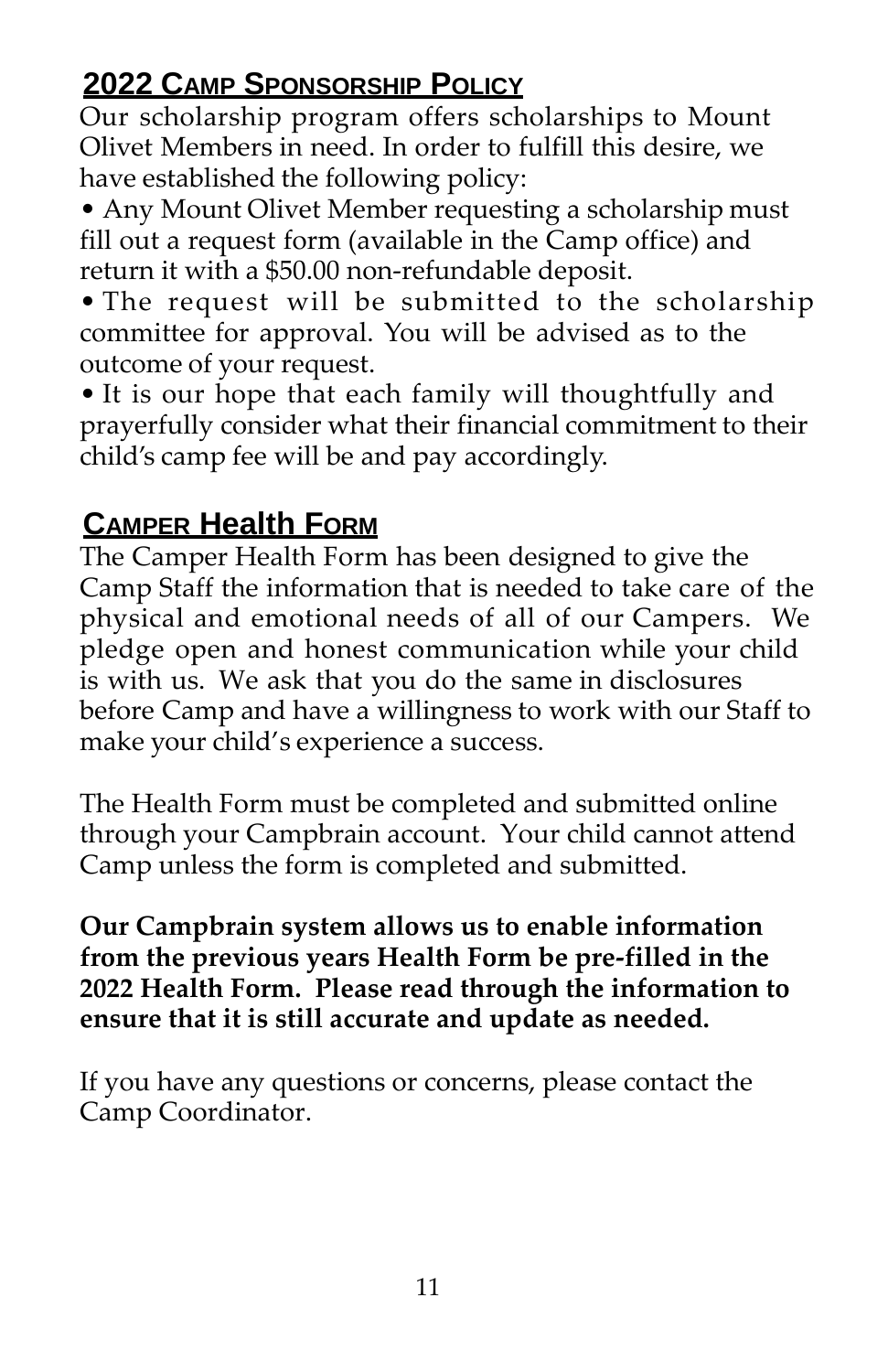# **PACKING FOR CAMP**

### **MARKING YOUR BELONGINGS**

**Please mark each piece of equipment and clothing sent with your child.** At Camp, some clothing/items may be misplaced, left at Camp, or packed into another child's bag. Thus, proper "ID" on equipment and clothing will greatly assist in the return of articles to their proper owner. In the fall, unclaimed items are donated to charity.

#### **BEDDING**

Campers are allowed one sleeping bag or bedroll and one pillow. (Bedroll should include two warm blankets or the equivalent and single sheets.)

# **WHAT TO PACK IN**

Campers are allowed one suitcase or duffel bag and one carry on.

## **CLOTHES TO HAVE FUN IN**

Please, send clothing items that Campers can really play in. Campers will get involved in a "hands‐on" way and their clothing may show the wear and tear. Please, do not send expensive clothing to Camp. **Camp will NOT be responsible for lost or damaged articles.**

# **FOOTWEAR**

Camp terrain is rocky and uneven. Campers are requested to wear proper shoes (not flip‐flops) at all times, particularly for athletics and hiking. Sandals are only appropriate for going to the beach or shower.

### **LAUNDRY**

Laundry facilities are not available to Campers. Please send sufficient clothing for the entire camping period.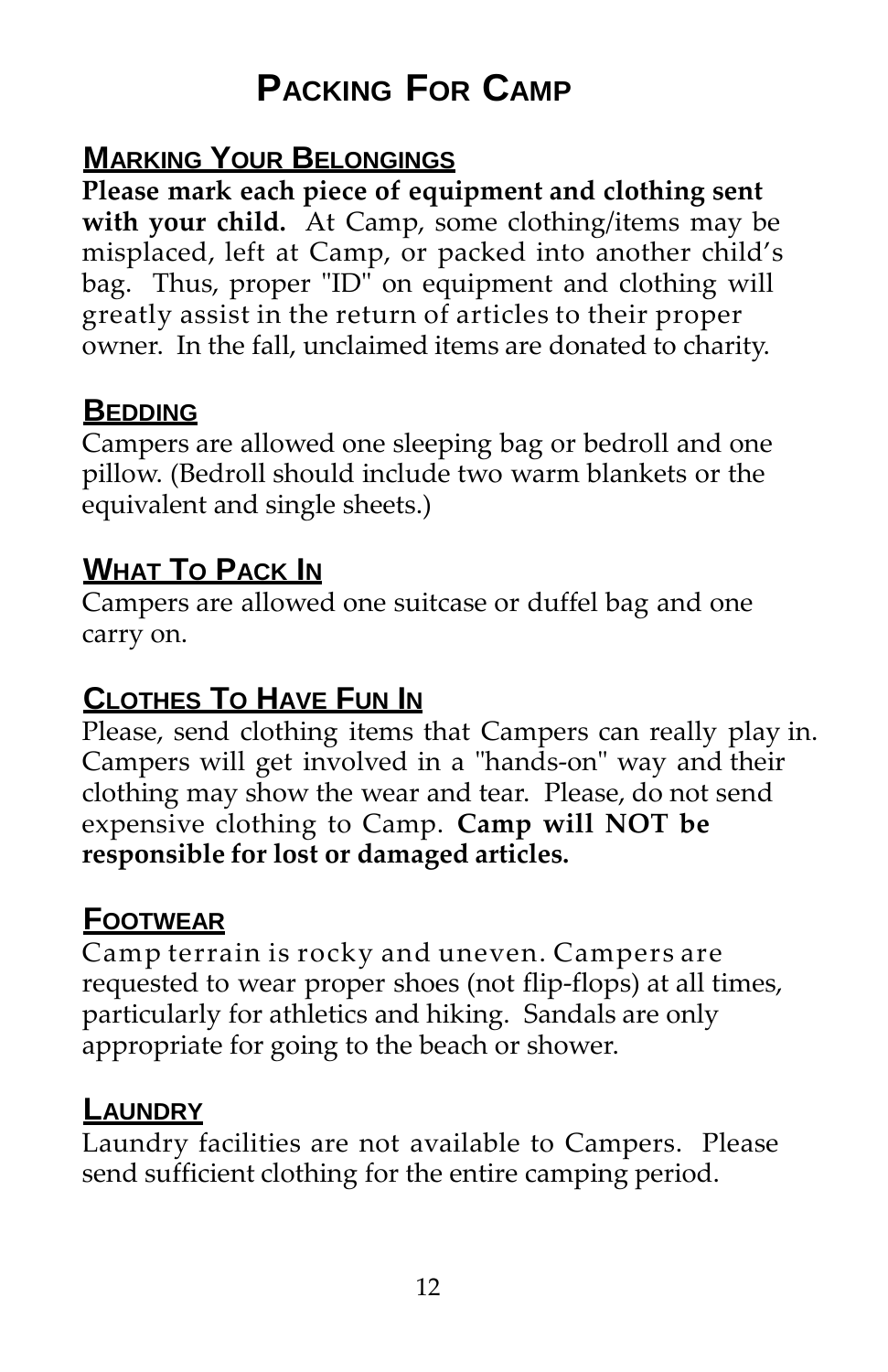# **SUGGESTED ITEMS TO BRING**

#### **Suitcase/Duffel should contain:**

Clothing: Daily changes of underwear and socks Long and short sleeved shirts Sweatshirt(s) Jeans **Shorts** Nightwear Somewhat nicer clothes for Sunday Church Warm Jacket Rainwear Swimsuit and beach towel Extra pair of tennis shoes Sandals for beach/shower

#### **Other Items:**

Towel and washcloth Soap and shampoo Toothbrush and toothpaste Individual toiletry articles Laundry bag Plastic bag (for packing wet suit and towels) Flashlight Stationery, pens, pencils (optional)

**Suggestion**: You may want to make a list of all items brought to Camp and include a copy of that list in your Camper's suitcase to assist the Camper when packing for home.When unpacking, if something is missing, check the lost and found in the Minneapolis Campus main office.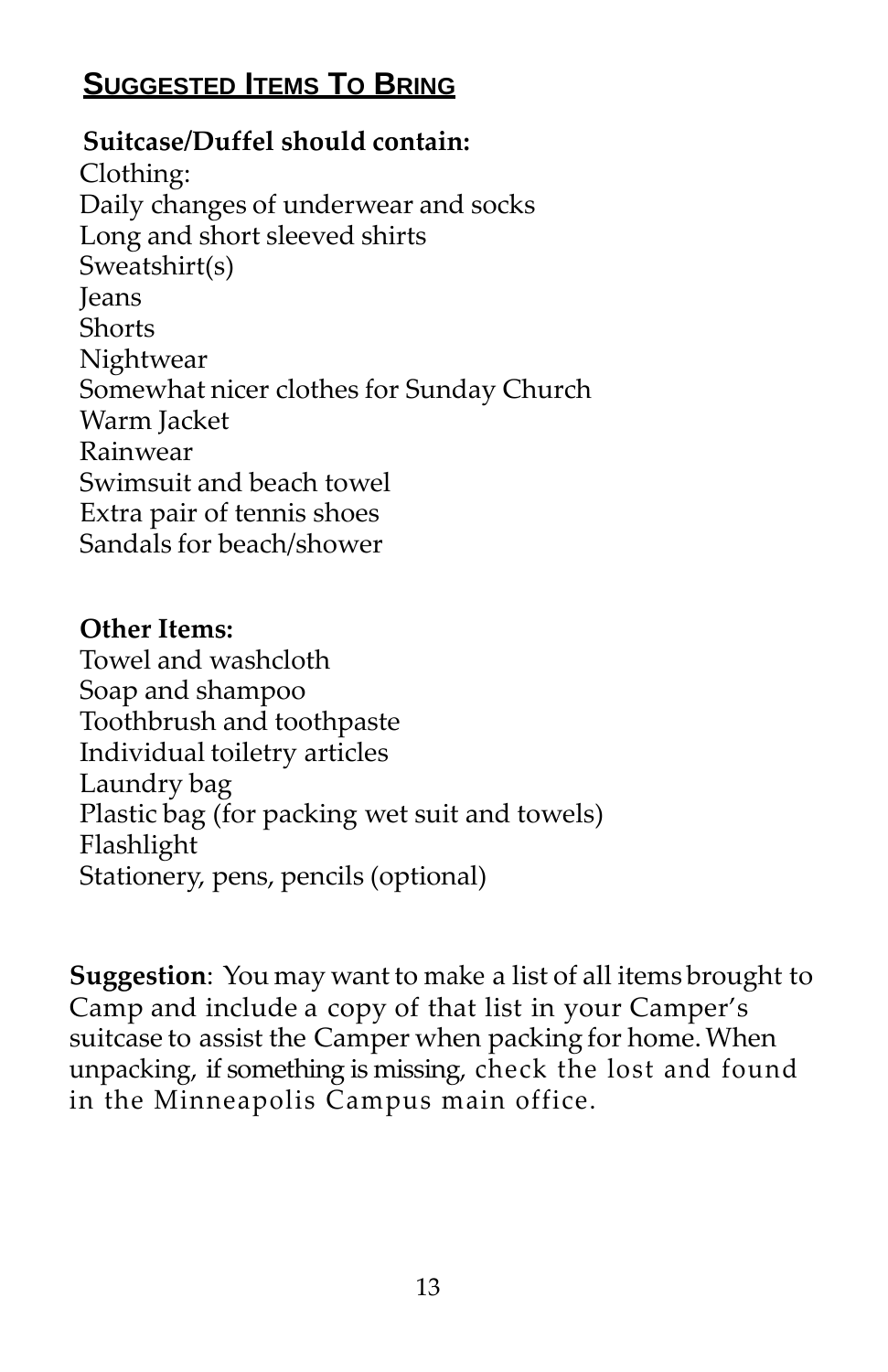# **MONEY**

Each Camper is responsible for his or her own spending money. Please be reasonable about the amount of money you send with your Camper. In the excitement of Camp, Campers often forget where their money is located. Please discuss with your Camper the amount of money sent with him/her, the proposed use of the money, and the location of the money. Please tell your Camper to inform his/her Counselor if they cannot locate their money.

Money is needed for:

*Crafts***:** Items range from \$.50 to \$5.00. The Camper may go to the Craft Center from one to five times during the week.

*Canteen***:** Open twice a day. Limit of two refreshment items per time.

| Candy                | S  | $.25 - 1.50$  |
|----------------------|----|---------------|
| <b>Beverages</b>     | \$ | $1.00 - 1.50$ |
| <b>Stamps</b>        | \$ | .35 & 0.55    |
| Misc. Camp Souvenirs | S  | $.50 - 25.00$ |

*Offerings***:** One offering will be collected each week.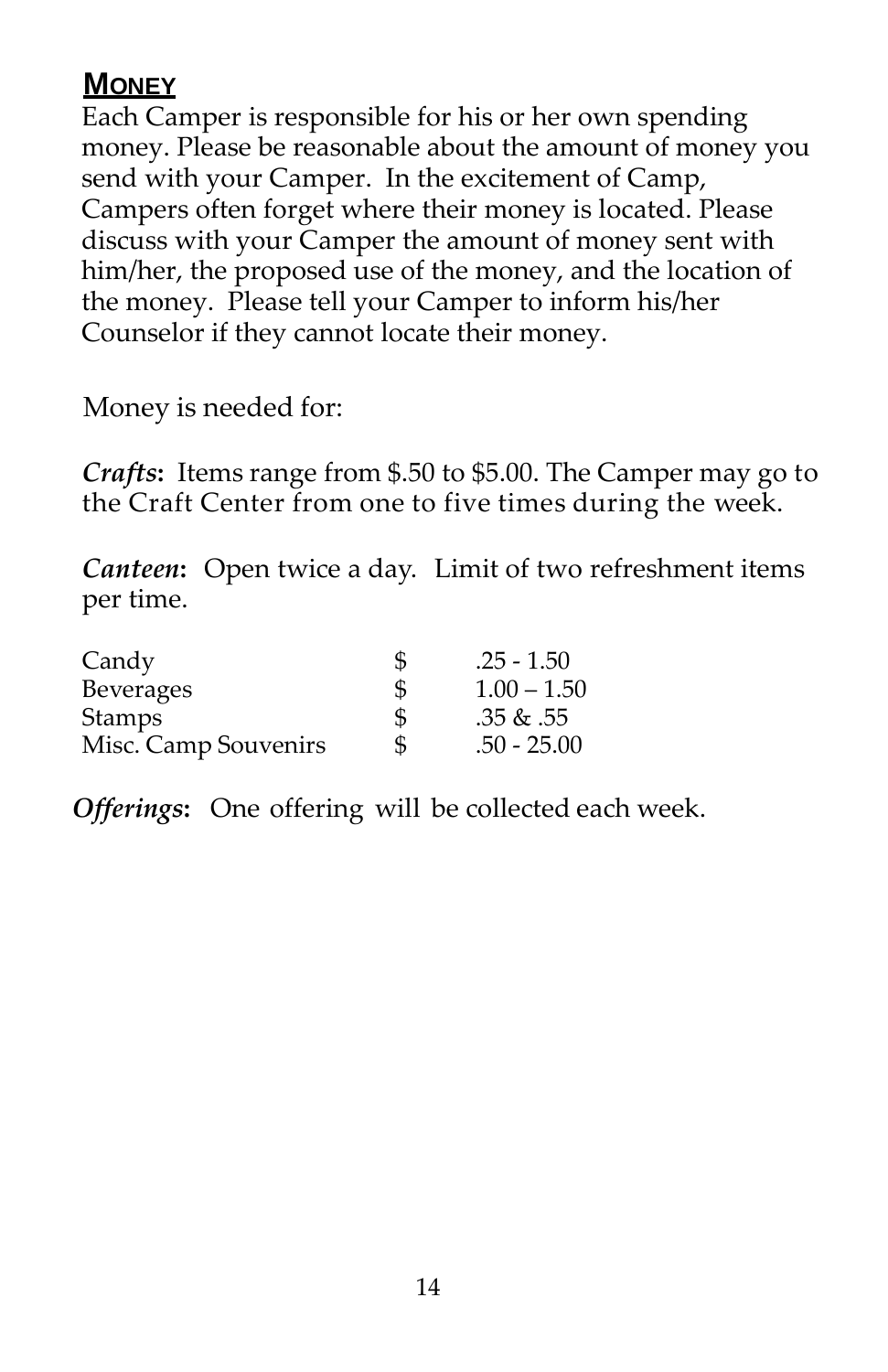# **CAMP LIFE**

# **CABIN ASSIGNMENTS**

Cabins assignments are determined, upon arrival at Camp, with a maximum of six Campers per cabin. One or two high school age volunteer Counselors are assigned to each cabin. Every effort will be made to put each child with his or her desired group of friends. Your child will be allowed to cabin with at least one of their friends. Please talk to your child about the benefits of making new friends while at Camp.

### **MEALS**

Mealtimes are one of the highlights of our Camp days. Meals are a time for songs, stunts, laughter, and of course food! Some meals may have a special theme. Three meals are served each day. Cabin groups sit together and share the responsibilities of clearing their table.

## **SPECIAL DIET**

Cathedral of the Pines Camp is able to operate cost effectively through the use of volunteer Cooks. We can only provide special meals with advance planning. If a special diet is needed, a \$30.00 fee will be applied at time of registration. Accommodations will be made only if it has been indicated at time of registration and explained on the medical form. If you did not indicate a need for Special Diet at time of registration, contact the Camp Coordinator ASAP. If you have questions, contact the Camp Coordinator (612.767.2207) **prior to the camping period.**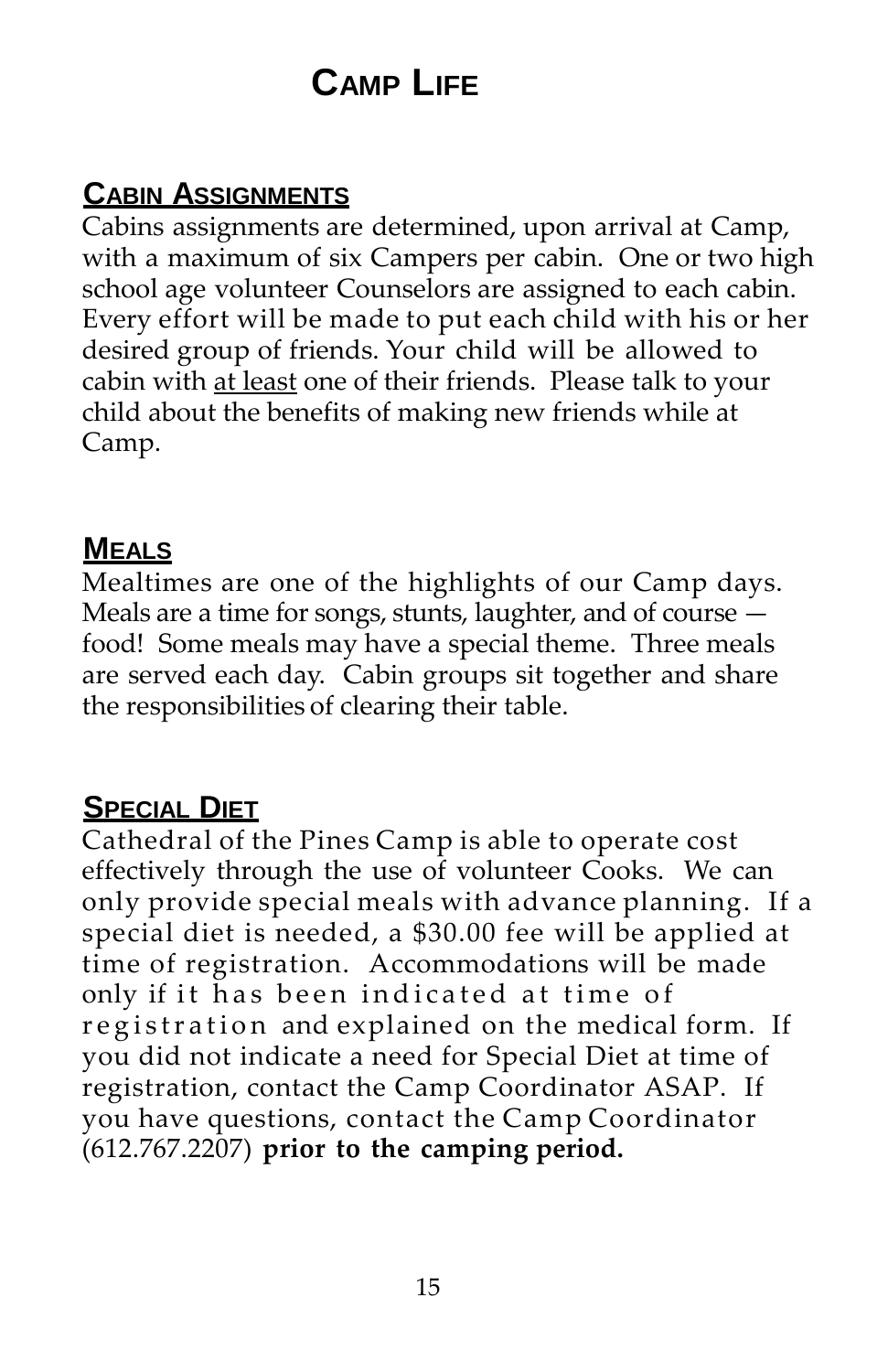# **BIRTHDAYS AT CAMP**

For every birthday that occurs during the camping period, there is a birthday treat served for sharing with cabinmates as well as lots of recognition from the Camp community. We encourage you to send birthday cards to your child. You will not be able to speak with your child on their special day so plan ahead with your birthday correspondence.

#### **MAIL**

"Mail Call" is held each day during lunch. It is a highlight for your Camper, so please write or send cards often! One can never tell about the mail delivery, so you may even want to get a postcard on its way before your Camper leaves for Camp! All Camper correspondence should be sent by U.S. Mail. Please check to ensure proper postage has been applied. Faxes and email correspondences will not be distributed to Campers.

**Address all mail to: Camperʹs Name Date of Camping Period** P.O. Box 159 Lutsen, MN 55612‐0159

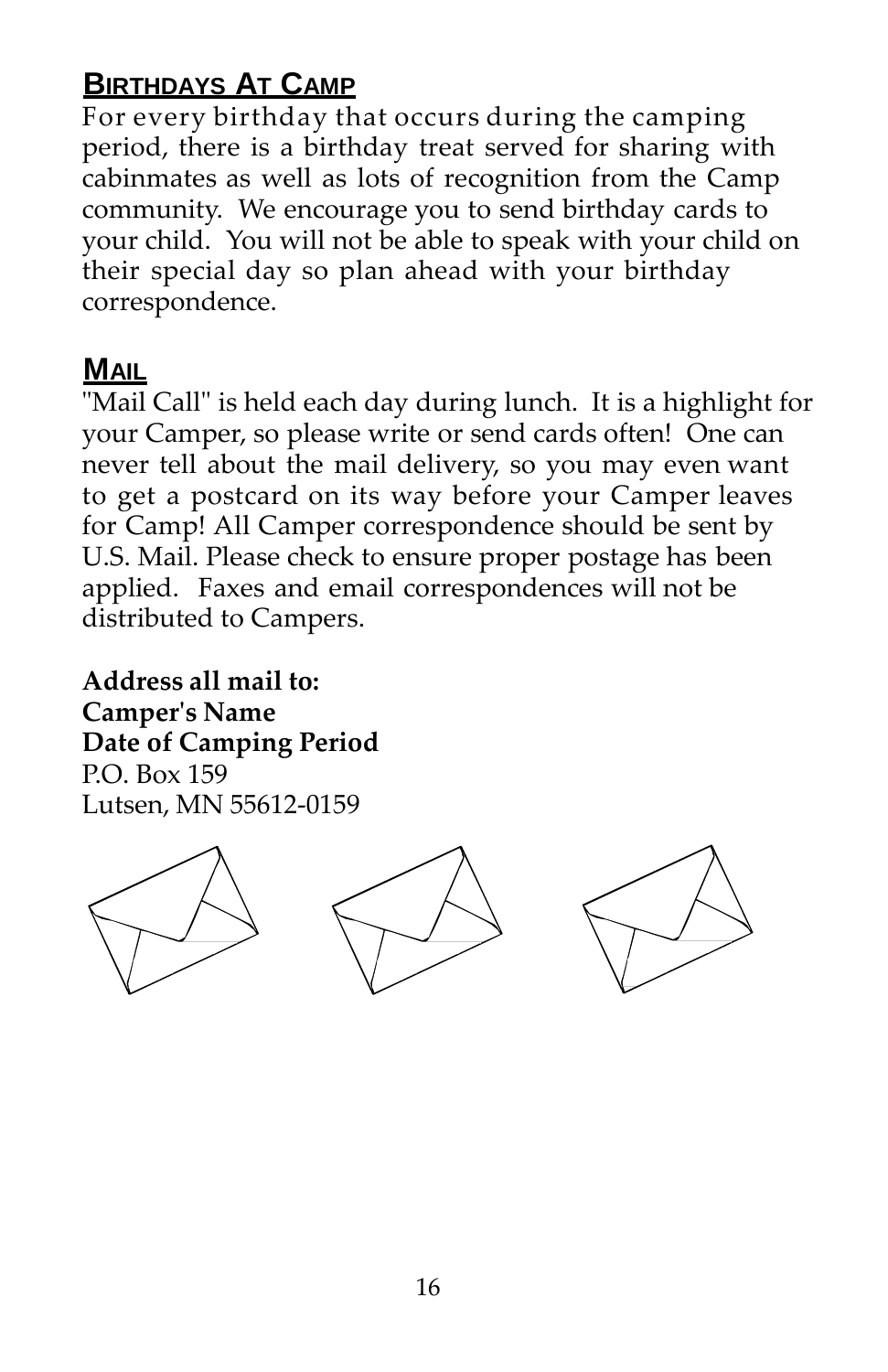# **CARE PACKAGE POLICY**

**NO Care Packages are allowed for all Campers, Workstaff and Counselors**. A "Care Package" is defined as anything larger than a letter or card envelope. Unfortunately, the receiving of care packages at Cathedral of the Pines has turned into an issue. Care packages – who gets them and who doesnʹt – often becomes a hurtful time for many Campers. Parents often comment on the pressure that they feel to "send the best care package". This is one thing that we feel we can easily rectify by eliminating care packages from the camping experience. Letters and postcards are always welcomed and encouraged.

Any care package that arrives at Camp will not be distributed to the Camper, Workstaffer or Counselor and will be sent back on the return bus. Please check the Minneapolis campus Church office for all returned care packages.

**Please discuss this Care Package Policy with your Camper as well as their friends and other relatives prior to Camp.**

## **PHONE CALLS**

Cathedral of the Pines has only one incoming phone line. Campers are not allowed to use the phone. Please do not call your Camper. Please do not promise your Camper that he or she can call you from Camp or that you will call him or her. Your cooperation in explaining our policy to your child is appreciated. If you have a family emergency, you may contact the Camp at 218.663.7255. We will relay a message to your Camper. The Camp Coordinator can be reached at 218.663.7869 (COP) or 612.767.2207 (Mpls)for any other questions or concerns.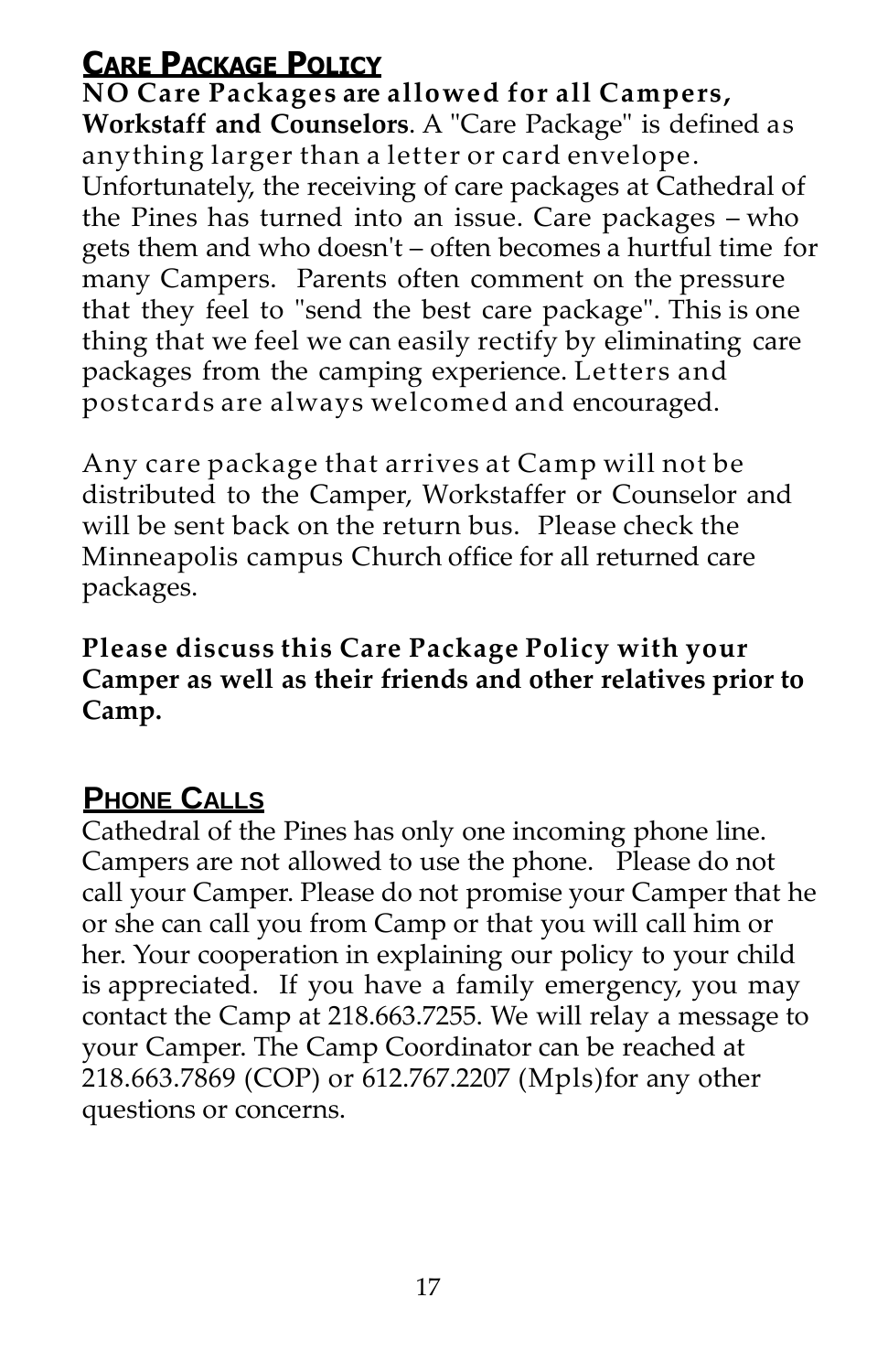# **DAILY CAMP SCHEDULE**

Rising time

Morning devotions in the chapel

Flag Ceremony

Breakfast

Cabin Clean up

Bible centered Christian living classes

Elective classes —

crafts, nature, swimming instruction, sports fundamentals (baseball, softball, soccer, basketball), canoeing and archery may be offered for Campers 7th grade and up

Lunch

Rest period

Sports and recreation swimming, softball, soccer, kickball

Canteen

Large group activity

Large group story time

Dinner

Planned group recreation

Chapel

Canteen

Cabin devotions

Camper Cabin Time (Cabin Area Patrolled)

Lights out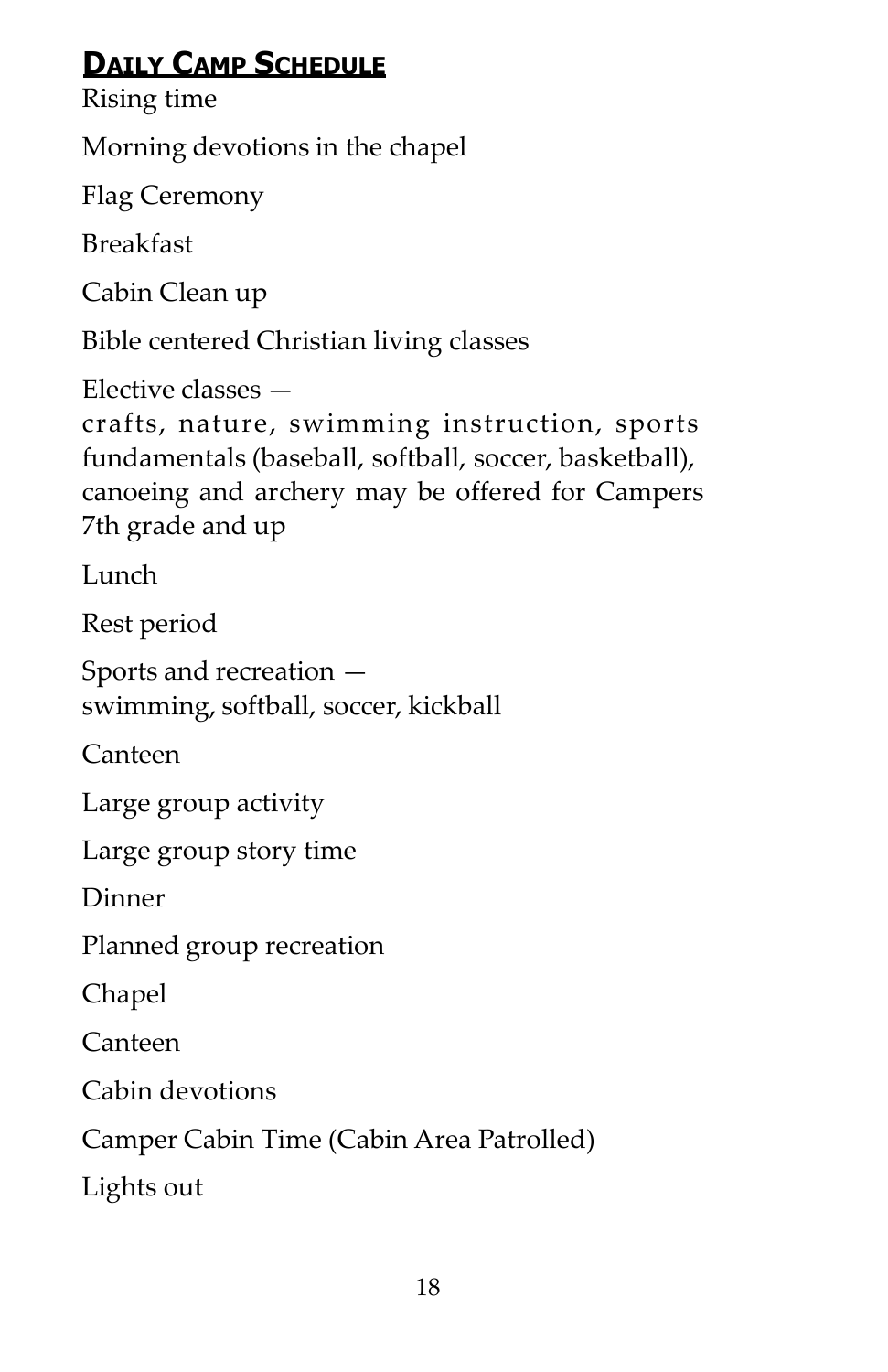# **WATERFRONT**

Cathedral of the Pines Camp takes waterfront safety very seriously. The waterfront is under strict supervision. Lifeguards are always on duty during swimming periods. Campers are only allowed in the water with a buddy.

# **CAMPER CABIN TIME**

Following devotions each evening, Counselors are excused for free time away from the cabin area. During this time Campers remain in their cabins and are supervised by several adult Staff members and various Counselors who patrol the cabin area. The patrol staff responds to Camper needs and concerns, as well as making spot checks from time to time. Campers are advised on the first evening as to the procedure to notify patrol staff when necessary. Cathedral of the Pines believes that this 1 to 2 hour time period each night enhances cabin community and offers cabinmates a chance to better bond within a safe environment as well as offering the Counselors a short break.

## **HOMESICKNESS**

Missing home and family (even pets) is natural for children. Our Staff and Counselors are trained in working with children and helping them to deal with missing their home life.

It is not uncommon that the first letter home or the first recollections off of the bus indicate a trace of sadness. For some reason homesickness surfaces most often among our 5th and 6th grade Campers, both boys and girls. It is most likely to develop at night, early in the week. Sometimes it seems as if it is contagious, moving through a whole cabin in empathy to one cabin members bout with tears and fears. It usually burns itself out fairly quickly, as the Campers become involved in the excitement of new friends, activities and camping adventures. Most often, Campers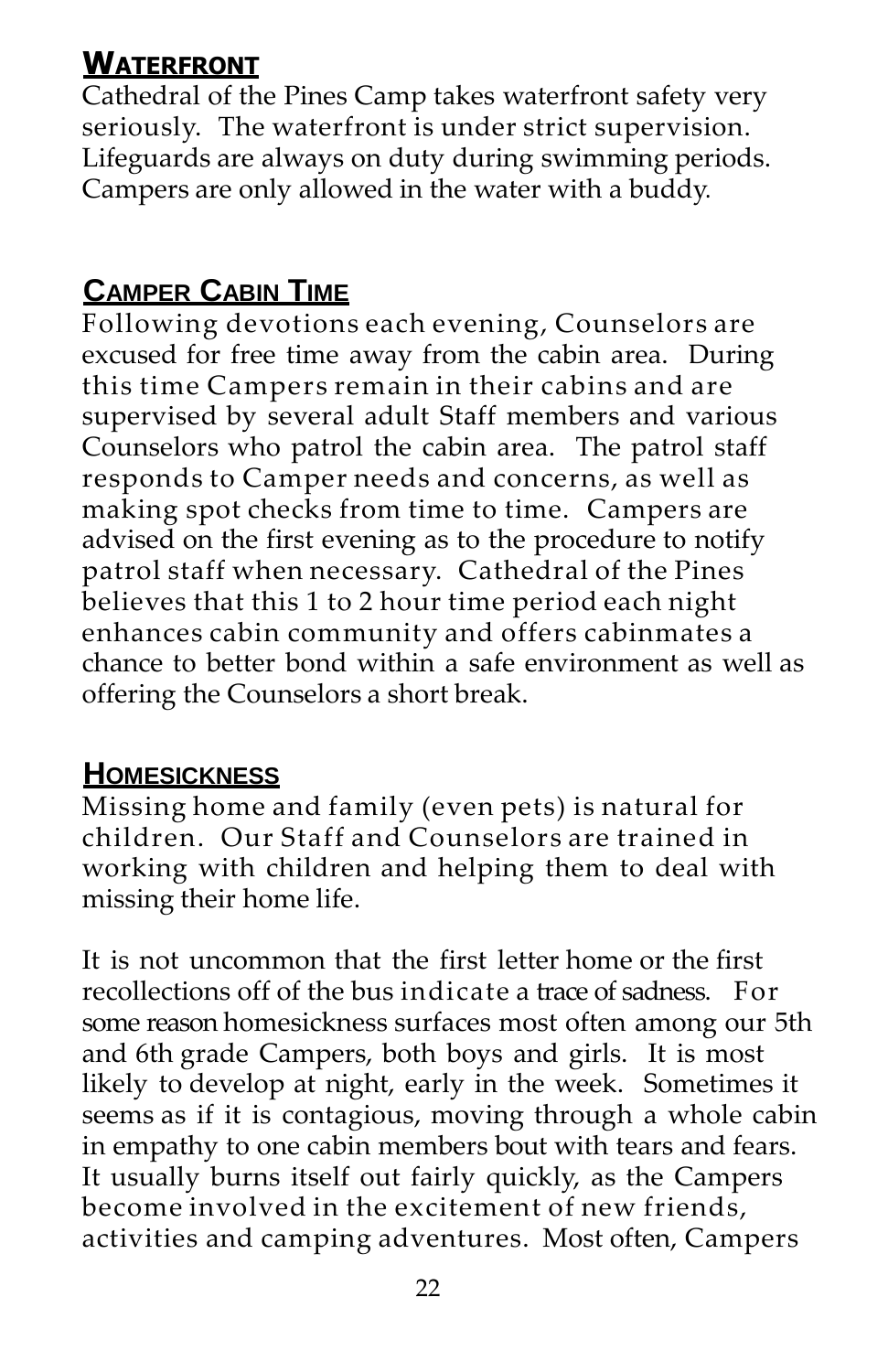feel better by the end of the week, and develop a real sense of pride in having accomplished something special.

We ask the Counselors to first try to handle homesickness on their own by keeping their Campers active, by helping the Campers develop a bond with their cabin mates and by listening, encouraging and empathizing. Usually within twenty-four hours, this works. If it doesn't, the Camp Staff becomes involved with more encouragement and substitute parenting. We encourage the Camper to verbalize his or her fears of what they are missing out on at home, or their fears of "something happening" while they are gone.

#### **Please do not tell your Camper in advance that they may call home.**

How can you help your child adjust to being away from home?

• Start while your Camper is still at home and help them to be proud of being independent and ready for camp.

- Expect that your Camper stay the whole session. Please do not tell your child that they can come home or that you will pick them up if they are homesick — it sets them up for failure instead of success.
- Practice overnights with family/friends to help Campers get used to being away.
- At Camp, send upbeat, cheerful letters that focus on how much fun he or she is having and less on what they are missing at home.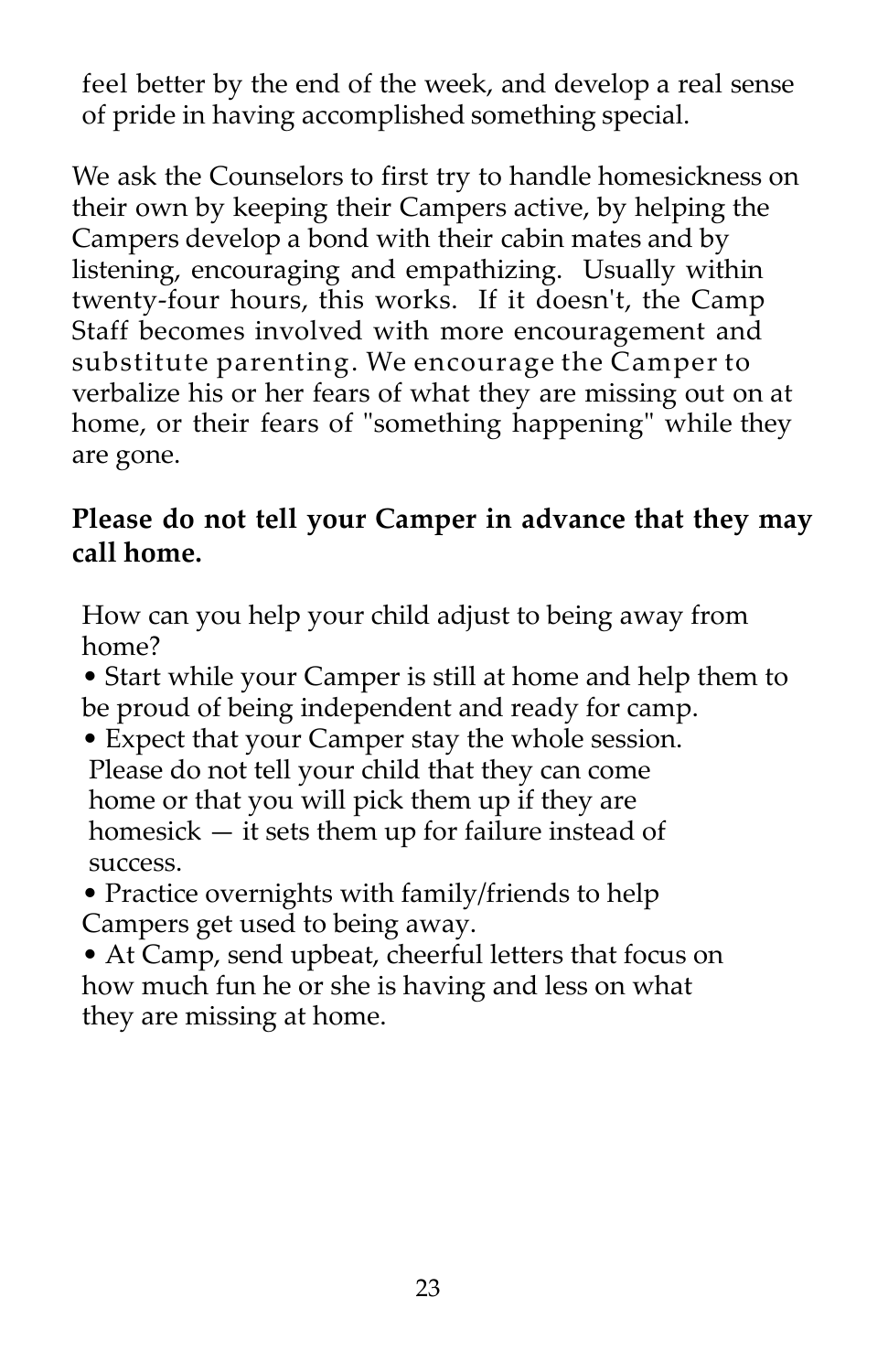# **WHAT ABOUT WHEN YOU MISS YOUR CHILD?**

We know it is difficult for parents to be away from their child during Camp — this is normal. We want to work together to make the experience positive for both you and your child!

Some tips, from other Camp parents, on what you can do include:

•Before your Camper leaves, make a list of things you are going to accomplish while they are enjoying their Camp experience (things you may not have gotten around to before now!)

- •Write your child a letter or send a card!
- •Remind yourself about why you chose our Camp.

•Talk with another parent who has experienced the same feelings when their child left for the first time.

•Take time for yourself! Just like your Camper is trying new things and experiencing personal growth, be sure you do the same so you can be re‐energized when they arrive home with all of their stories!

## **BEDWETTING**

Bedwetting happens most often among the younger Campers, both boys and girls, but does happen at all ages. A note from the parents in advance with helpful advice gives us a chance to notify the Counselor who then will follow parent's recommendations. This may include limiting evening fluid intake, late night bathroom visit, checking for wet sleeping bag in the morning, etc. We ask the Counselor to be very discreet and to handle bedwetting very matter‐of‐factly, especially if other Campers become aware of what has happened. We have laundry facilities and Staff available to take care of wet or soiled clothing and bedding. Please call the Camp Coordinator with any specific questions.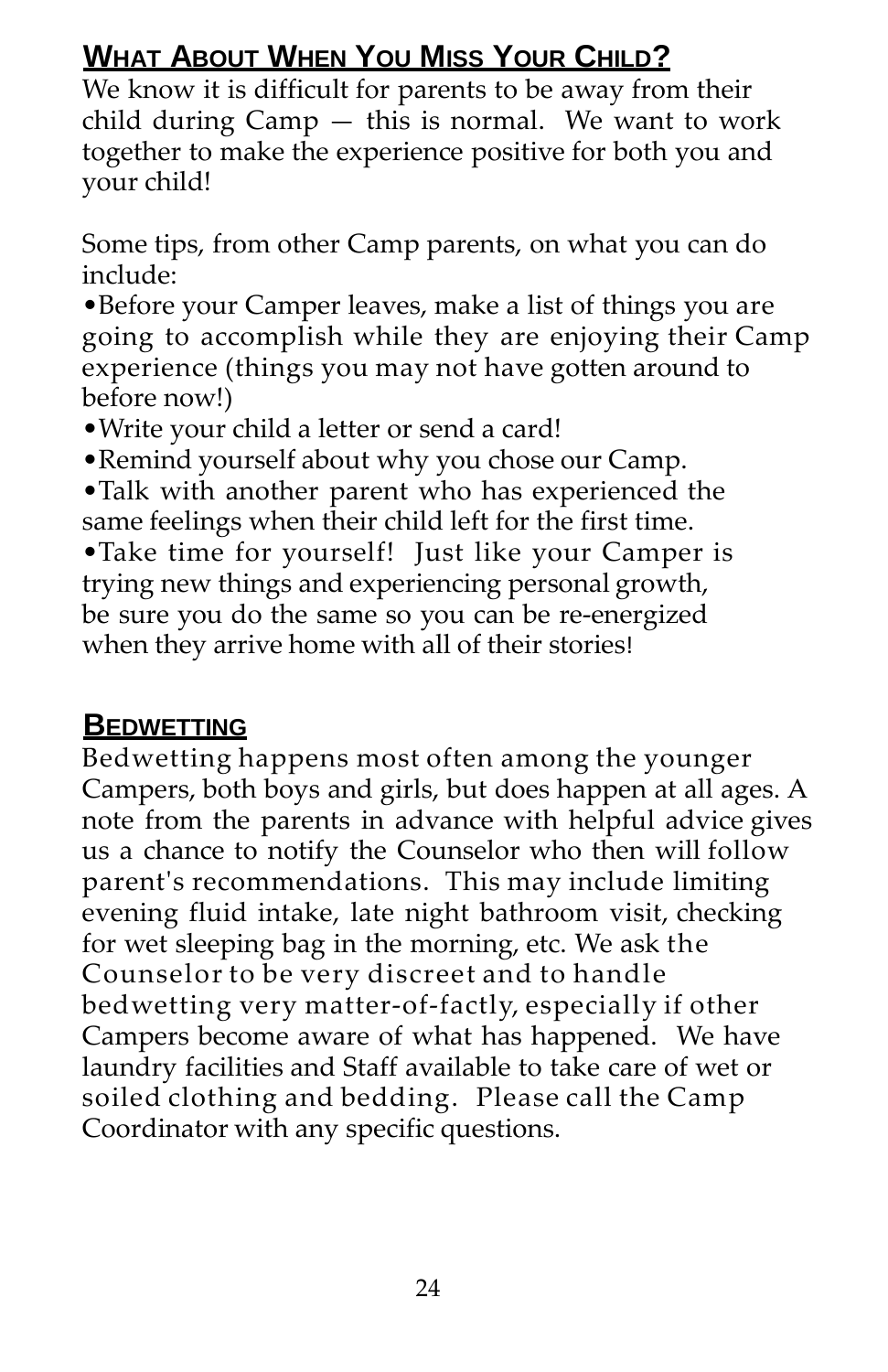# **DEPARTURE AND RETURN**

## **GENERAL TRANSPORTATION INFORMATION**

We have contracted with Northfield Bus Lines for roundtrip transportation this summer.

Each bus will have two high school age Counselors/Workstaffers designated as bus supervisors, with authorization to ensure a safe and pleasant journey for all. All Counselors/Workstaffers will wear a special "Counselor" or "Workstaff" T- shirt, so that the Campers can identify them more readily.

Lunch is served upon arrival at Camp.

Restrooms are available on each bus.

# **FIND A FRIEND**

If your Camper is entering 3rd ‐ 8th grade and is attending Camp without a special friend, make sure to inform us at check‐in. A Find a Friend staff member will then match your Camper with another.

#### **DEPARTURE**

Chartered buses leave from the Mount Olivet Church – Minneapolis Campus parking lot each scheduled morning. **(You will receive a reminder email with your Camperʹs departure and arrival times approximately 1 week prior to your child's camping session.)** Campers should check in at the front door of the Church no later than 7:30am. All Camp participants must be in good health on the day of departure. Do not send a child to Camp that is ill or injured in any manner. If a Camper will not be attending Camp or will be delayed on the morning of departure, please call the church office 612.767.2207 to report the Camperʹs absence. Buses will leave on schedule at 8am.